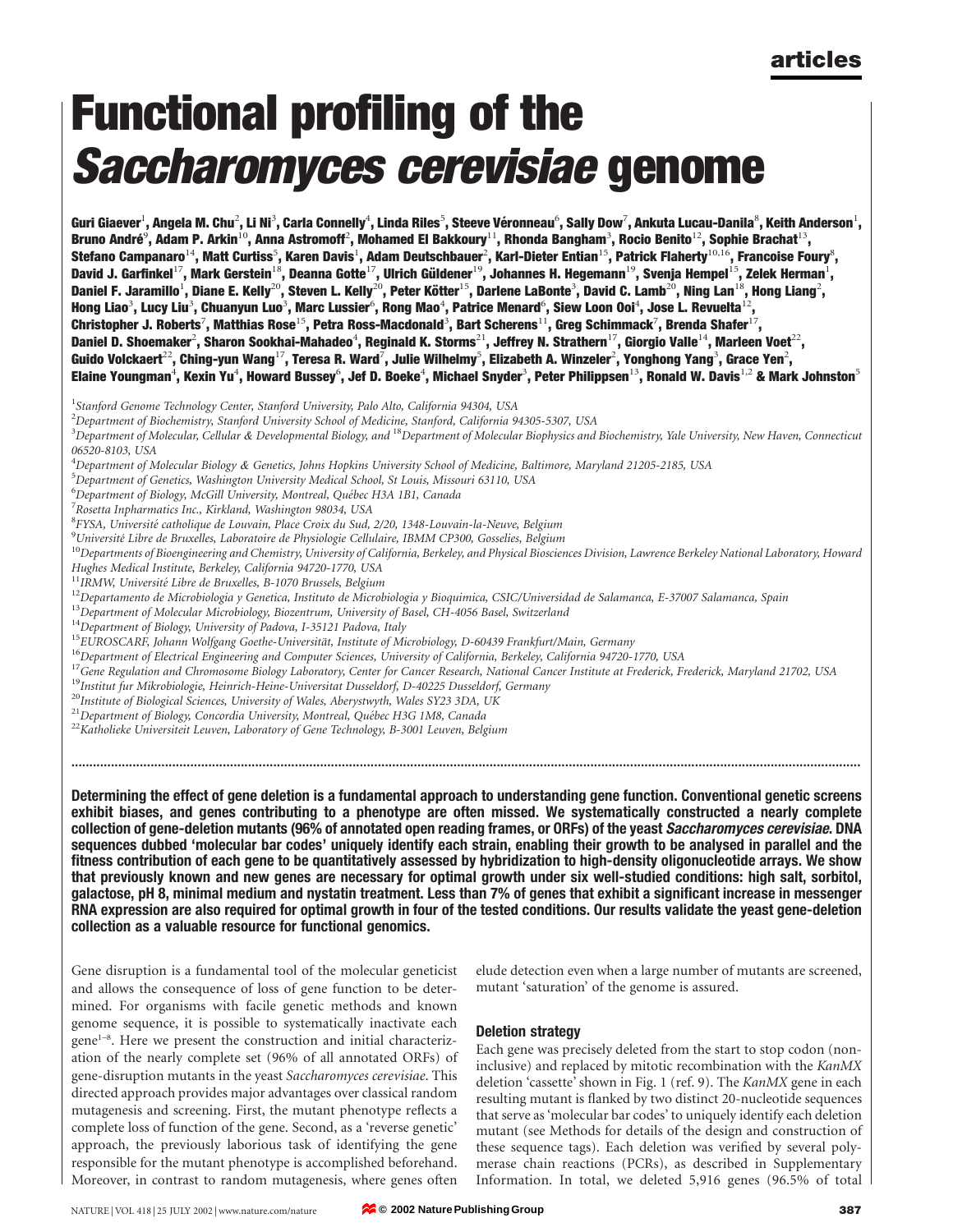

Figure 1 The KanMX deletion cassette module. The biotin-labelled, deletion-specific primers (B-U1, B-U2-comp, B-D1 and B-D2-comp; see Methods for structure) are used to amplify the unique UPTAG and DNTAG sequences from genomic preparations generated in the fitness-profiling studies.

attempted; see Methods for a complete tally). Some 18.7% (1,105) of the genes proved essential for growth on rich glucose medium (a list of essential genes is available in Supplementary Information). Only about half of these (57%) were previously known to be essential (M. Cherry, personal communication). Non-essential ORFs are more likely to encode a new protein (17% of the nonessential ORFS and 9% of the essential ORFs encode new proteins); essential genes are more likely to have homologues in other organisms (82% of the essential genes and 67% of the non-essential genes encode proteins that are similar to a protein in another organism), according to the Munich Information Center for Protein Sequences (MIPS) Comprehensive Yeast Genome Database (http:// mips.gsf.de/proj/yeast/CYGD/db). As expected, few of the essential genes are duplicated within the yeast genome: 8.5% of the nonessential genes, but only 1% of the essential genes have a homologue in the yeast genome.

# Whole-genome parallel analysis

The unique sequence tags linked to each gene deletion allow the strains to be analysed in parallel. In each experiment, a mixed culture containing every deletion mutant is grown, samples are collected at several times during growth, and the molecular barcode tags are amplified from genomic DNA (Fig. 1). The abundance of each deletion strain is then determined by quantifying the associated molecular bar codes by hybridization to an oligonucleo-



Figure 2 Growth of deletion strains exhibiting reduced fitness in galactose medium. Strains were grown overnight in YPD medium and diluted to 0.1  $A_{600}$  in YPGal the next morning. Growth was in 24-well plates in a 340PC Spectramax spectrophotometer (Molecular Devices). Growth rates were calculated in the exponential phase of the growth curve. Percentage of wild-type (WT) growth is indicated in the legend.

tide array of the complementary bar-code sequences. The more important a gene is for growth, the more rapidly the sequence tags of the corresponding deletion strain diminish in the culture. Thus, all genes required for growth can be identified and ranked in order of their relative contribution to fitness in a single experiment. In the following sections we present results from such fitness profiling of nearly all (96%) of the non-essential yeast genes under several wellstudied experimental conditions. Data from these experiments can be found on our website (http://genomics.lbl.gov/YeastFitnessData).

## Growth in rich medium

About 15% of all viable homozygous deletion strains exhibit a slow growth phenotype in rich medium at 30  $^{\circ}$ C (for a list of the strains and their functional categories see Supplementary Information Tables S1 and S2). Growth defects cover a continuous range from 12% to 90% of wild-type growth. Genes required for optimal growth under this condition are enriched in the functional categories of protein synthesis and cellular organization (according to the MIPS database<sup>10</sup>). Many of these genes encode ribosomal proteins (71.8% versus 59.4% in the whole genome) and proteins involved in mitochondrial function and respiration (28.2% versus 14.8% in the whole genome). Because these proteins are in high demand under such optimal conditions, it is not surprising that they are rate limiting for growth.

## Growth in altered environmental conditions

Several adaptive responses to changes in the extracellular milieu have evolved in yeasts. To identify the genes involved in some of these responses, we surveyed all genes for a role in response to amino-acid availability, changes in carbon source, osmolarity/ salinity, alkali, and challenge with the antifungal compound nystatin.

The yeast genes involved in amino-acid biosynthesis are well characterized<sup>11</sup>. We were therefore surprised to discover that 13% of



Figure 3 Clustering of genes required for growth in conditions of high osmolarity. Clustered data included fitness defect scores at 15 generations that were greater than 100 in replicate experiments (a, b). Genes were hierarchically clustered across all experiments using the program Cluster<sup>22</sup> and viewed in TreeView (http://rana.lbl.gov/ EisenSoftware.htm). The degree of fitness is represented by a colour bar, with bright red representing strains with the greatest fitness defect. Each row represents a single gene and its behaviour across all 12 experiments.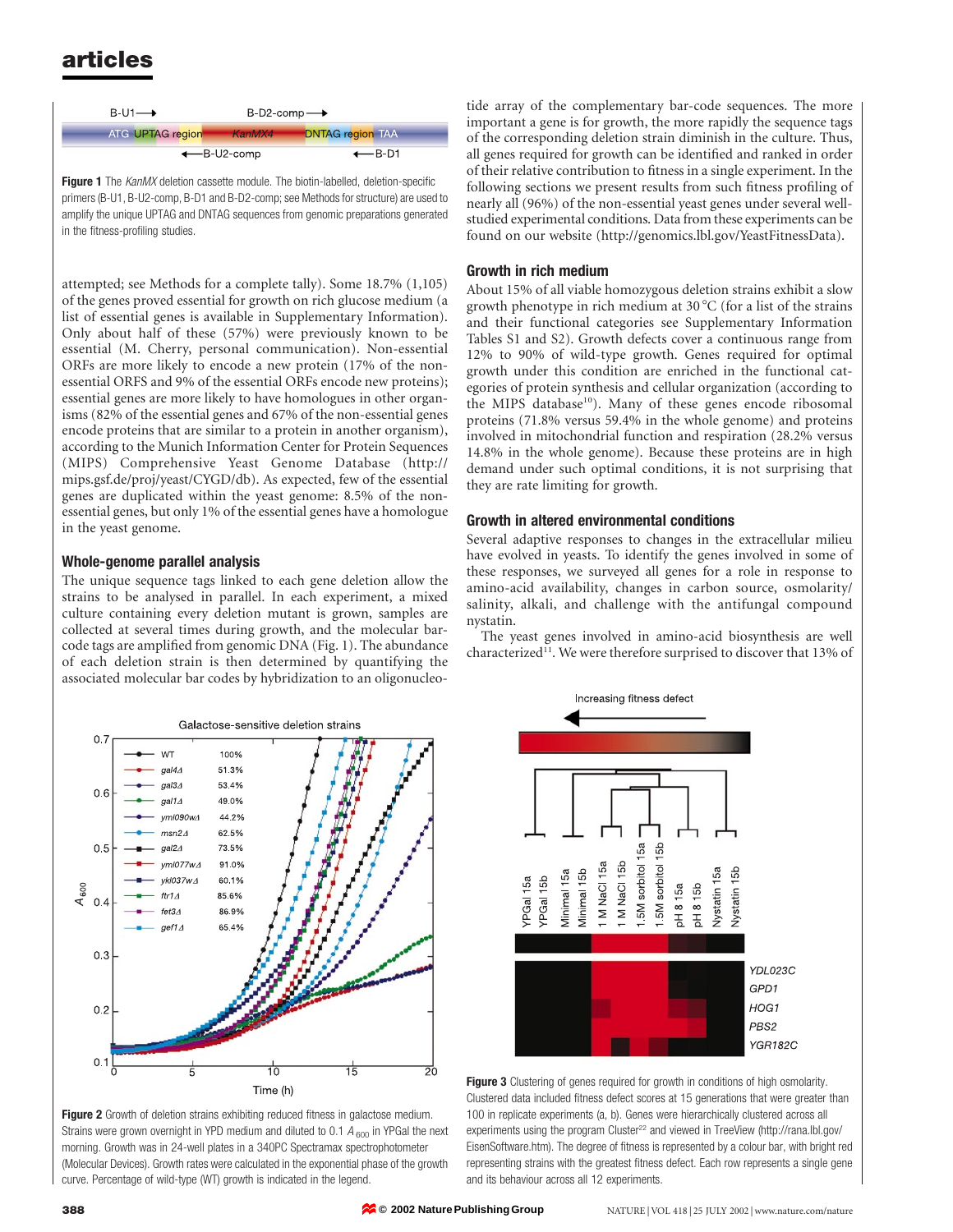the genes required for optimal growth in minimal medium (lacking all but the required amino acids) are of unassigned function. When the pool was further grown in media that lacked only threonine, tryptophan or lysine, all genes known for biosynthesis of these amino acids (according to the Kyoto Encyclopedia of Genes and Genomes, http://www.kegg.com) were identified. In addition, a new gene—YJL200c—that shares similarity with known aconitate hydratases was identified as the component probably responsible for the second step in the lysine biosynthetic pathway (conversion from homocitrate to homo-*cis*-iconitate).

The use of galactose is one of the best-studied pathways in yeast, yet we identified ten genes not previously known to be required for optimal growth on this carbon source: MSN2, FTR1, FET3, YDR290W, ATX1, YNL077W, YDR269C, GEF1, YML090w,



Figure 4 Comparison of expression and fitness profiling data. For clarity, only those genes designated as sensitive by the fitness defect score were plotted. Red triangles represent genes with significant fitness defect scores (above the dashed line) plotted as a function of their corresponding values for log ratio expression: log(condition expression/reference expression). Black triangles represent genes with significant log ratio expression (outside the two vertical dashed lines) plotted with their corresponding fitness defect scores. The values of the fitness defects plotted are the minimum score from two experiments. a, Galactose. The six points that overlap are significant in both experiments (GAL1, GAL2, GAL3, GAL7, GAL10 and  $ATX1$ ). **b**, 1 M NaCl.

*YKL037W* (the growth defect of  $\gamma k l 037 w \Delta$  is probably due to partial disruption of the 5' region of the neighbouring UGP1 gene, which is required for galactose use). When particular deletion strains were tested individually, they exhibited 44–91% of the wild-type growth (Fig. 2). Thus, fitness profiling can discover genes involved even in previously well-studied pathways.

In wild-type cells, changes in extracellular solute concentration are monitored by two osmotic sensors that independently activate the HOG (high osmolarity glycerol) signal transduction cascade by phosphorylation of Pbs2 (a mitogen-activated protein kinase kinase, or MAPKK). Pbs2 activates Hog1 (a MAPK) that, in turn, leads to the production of Gpd1 (ref. 12). Gpd1 catalyses the ratelimiting step in glycerol production, the process that ultimately returns the cell to homeostasis. As expected, all three of these genes were required for growth in 1.5 M sorbitol and 1 M NaCl (Fig. 3). Three other deletion mutants—ygr182c $\Delta$ , gsc1 $\Delta$  and ydl023c $\Delta$  exhibited significantly reduced fitness in conditions of high osmolarity. Two of these genes were not previously known to be involved in this process. YGR182c, a gene expressed upon exposure to 1 M NaCl (ref. 13), clustered with the known responders to osmotic stress discussed above, implying similar function (Fig. 3). In contrast, the  $\text{gsc1}\Delta$  mutant, in addition to its sensitivity to high osmolarity, exhibited decreased fitness in minimal and pH 8 media. GCS1 encodes an ADP-ribosylation factor (ARF) GTPase-activating protein (GAP) protein required for secretion, the absence of which may disable the function of membrane proteins required in these conditions<sup>14</sup>. The third unknown ORF required for optimal growth at high osmolarity, YDL023, overlaps GPD1, suggesting that the phenotype is due to the disruption of the GPD1 gene and not related to the potential function of YDL023.

In addition to causing osmotic stress, 1 M NaCl disturbs ion homeostasis and is ultimately toxic to yeast cells. In response to this insult, cells increase the activity of several of the P-type ATPases, which remove  $Na<sup>+</sup>$  from the cytoplasm through the calcium– calcineurin pathway. We discovered that the calcineurin-related genes RCN1 and CNB1 and the protein kinase HAL5 are critical for growth under ionic stress. Strains deleted for these genes are also sensitive to conditions of high pH, suggesting commonality in the cellular response to these two conditions. Salt-specific targets include the calcineurin-dependent transcription factor Crz1, the ion-transport-related proteins Npr1 and Sat4, components of the Rim1 pathway (Rim101, Rim13), and Sro7. In total, we identified 62 salt-hypersensitive mutants, 47 of which were previously unknown despite two previous genome-wide efforts to identify such genes $^{13,15}$ . It should be noted that deletions of the genes encoding the major ATPases involved in Na<sup>+</sup> efflux (*ENA1*, *ENA2* and *ENA5*) are not in the yeast knockout collection because their duplicated nature prevented the automated selection of unique primers for making systematic deletions.

In contrast to the pathways regulating growth in response to salt, the cellular response to alkali has not been extensively studied. We identified 128 alkali-hypersensitive mutants, 100 of which are specific to alkali stress, indicating that the cellular response to high external pH is distinct from ionic stress, despite several shared components. Inspection of the genes required for survival in alkaline conditions suggests that proper cell wall maintenance and vesicle transport are required for optimal growth at high pH. These include: components of the Bck1–Slt2 cell wall integrity pathway; members of the Hog1 pathway (Fig. 3), and several members of clathrin-associated protein (AP) complexes. The role of these clathrin-associated proteins in vesicle transport suggests that this process is important for yeast adaptation to high external pH.

Nystatin, one of the oldest and most effective antifungal drugs, causes cell death by binding to membrane ergosterol and creating pores in the plasma membrane. Two of the deletion strains most sensitive to nystatin,  $mpo5\Delta$  and  $bro1\Delta$ , are required for cell wall structure and integrity. Consistent with the concept that nystatin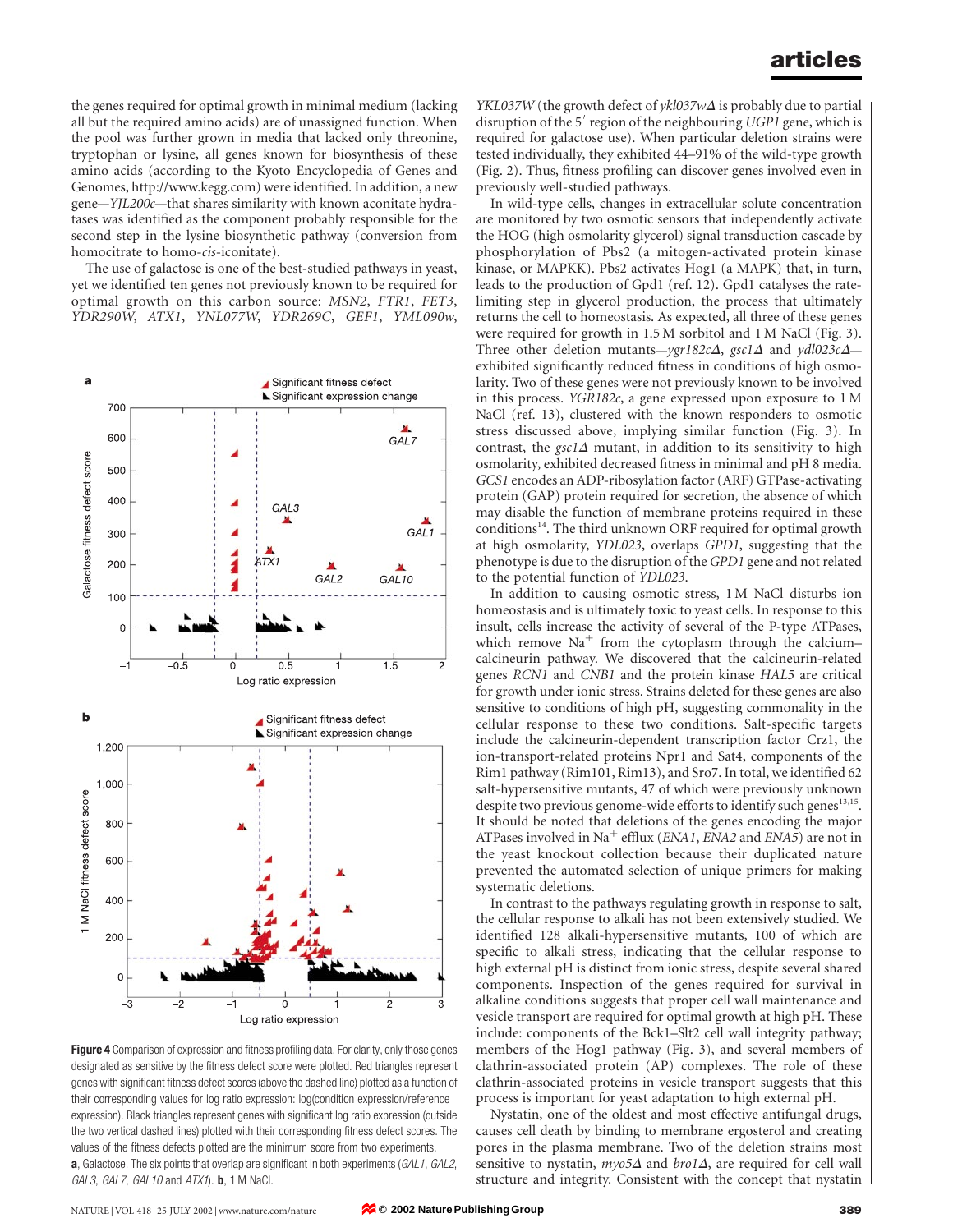further compromises deletions that are defective in different aspects of membrane integrity, seven of the genes required for optimal growth in  $10 \mu M$  nystatin encode either integral or peripheral membrane proteins (VPS8, VPS24, VPS28, BSD2, GIT1, MAL11 and VPS24). Several other genes required for nystatin resistance are involved in intracellular transport (STP22, YDL100C, SRN2, SIP3, SNF7 and VPS30). Eleven genes required for maximal growth in the presence of nystatin are of unknown function, indicating that we still have much to learn about the cellular effects of this compound.

# Comparison of fitness and expression profiling

Because both expression profiling and fitness profiling interrogate the whole genome simultaneously, we asked whether a relationship exists between the change in mRNA expression of a gene and its requirement for growth in the same condition. For this comparison, we used previously collected data<sup>15,16</sup> because strains with the same genetic background as the deletion strains were used in those studies, and expression changes were monitored in four of the same conditions (1 M NaCl, 1.5 M sorbitol, pH 8 and galactose). Our hypothesis was this: if a gene exhibits a significant increase in expression in a given condition, then it should also be required for optimal growth in that condition. We found that in galactose, less than 7% of the genes that exhibited a significant increase in mRNA expression also exhibited a significant decrease in fitness. In the case of pH 8, 1 M NaCl and 1.5 M sorbitol, 3.0%, 0.88% and 0.34%, respectively, of the genes that exhibited a significant increase in mRNA expression also exhibited a significant decrease in fitness (see Supplementary Information). Moreover, many of the genes that exhibited a significant fitness defect did not exhibit a significant change in expression (Fig. 4, see also Supplementary Information). The fact that such a small percentage of the genes that exhibit a significant increase in expression also exhibit a significant fitness defect was unexpected and warrants closer inspection.

## Cell shape and size

To identify genes involved in specifying cell shape and size, we visually screened 4,401 of the homozygous diploid deletion mutants by differential interference contrast (DIC) microscopy of fixed cells.



**Figure 5** The seven phenotypic categories of deletion mutant morphologies. WT, wild type.

We identified 673 ( $\sim$ 15%) deletion strains exhibiting slight to strong morphological alterations from the normal ellipsoid cell shape of wild-type diploid cells. The deletion mutant morphologies were grouped into seven classes: 'elongated', 'round', 'small', 'large', 'pointed', 'clumped' and 'other' (Fig. 5). Mutants with more than three kinds of morphological phenotypes were classified as 'other'. Using the MIPS functional classification system, we found that clumped and elongated strains were enriched for mutations in genes for cell growth, cell division and DNA synthesis (28.9% and 18.9% of clumped and elongated strains, respectively, versus 10.6% for the whole genome). In addition, round strains were enriched for mutations in protein synthesis genes (14.9% versus 3.1% for the whole genome). These latter mutants are also defective in bud site selection, consistent with the hypothesis that apical growth is important for bud site selection<sup>17</sup>. A summary of the number of different deletion mutants in each phenotypic category is presented in Supplementary Information along with a detailed list of these strains.

# **Discussion**

The sequence tags that uniquely identify each gene disruption enable functional analysis of the deletion collection on an unprecedented scale. Using this method, we scored the fitness of each homozygous deletion strain (and therefore the requirement for its gene product) under six different conditions. These results confirmed genes known to be required for the different stress conditions, but, more importantly, revealed new genes involved in these processes. Although we did not, to our knowledge, miss any of the genes involved in these pathways, we do expect a small percentage of false negatives in cases where the sequence tags of a strain hybridize poorly to the oligonucleotide array. In some cases, fitness profiling allowed the identification of the gene in a gene pair or family primarily required for a particular process. For example, the  $gpd1\Delta$ , but not the  $gpd2\Delta$ , deletion mutant exhibited reduced fitness in 1.5 M sorbitol. That we uncovered previously unknown genes even in such well-studied pathways as galactose use and amino-acid biosynthesis suggests that we have achieved a higher level of saturation genetics, avoiding the biases known to exist using conventional screens<sup>3,18</sup>.

We observed little overlap of genes identified both as significant by fitness profiling and as significantly upregulated by gene expression profiling in conditions of 1 M NaCl, 1.5 M sorbitol, pH 8 and galactose. It is easy to imagine why some genes required for growth under a particular condition do not exhibit a change in expression in that condition, because the response to the change in condition may operate post-transcriptionally. The converse situation—a gene that exhibits a significant increase in expression but is not required for growth—is quite surprising, and more difficult to comprehend. It is possible that under stress conditions, multiple gene products are expressed, only a small fraction of which are essential for adaptation to the specific condition in question. Some of these differences might also be ascribed to the highly duplicated nature of the yeast genome. Whatever the cause, fitness profiling may help to identify the subset of genes identified in expression profiling that are required to be expressed to adapt to the condition in question.  $\Box$ 

#### Methods

#### Deletion strains, primer choice and synthesis

For details of deletion strain construction and primer choice and synthesis, see Supplementary Information. For strain availability, see our website (http://www-deletion.stanford.edu).

#### Selection of genes to be deleted

The initial annotated ORF list obtained from the Saccharomyces genome database (SGD, http://genome-www.stanford.edu/Saccharomyces) included 6,227 unique ORFs, but was pared down to 6,131 ORFs after removal of ORFs that are not unique owing to gene duplication or regions of high sequence similarity. Of these, we generated four yeast gene